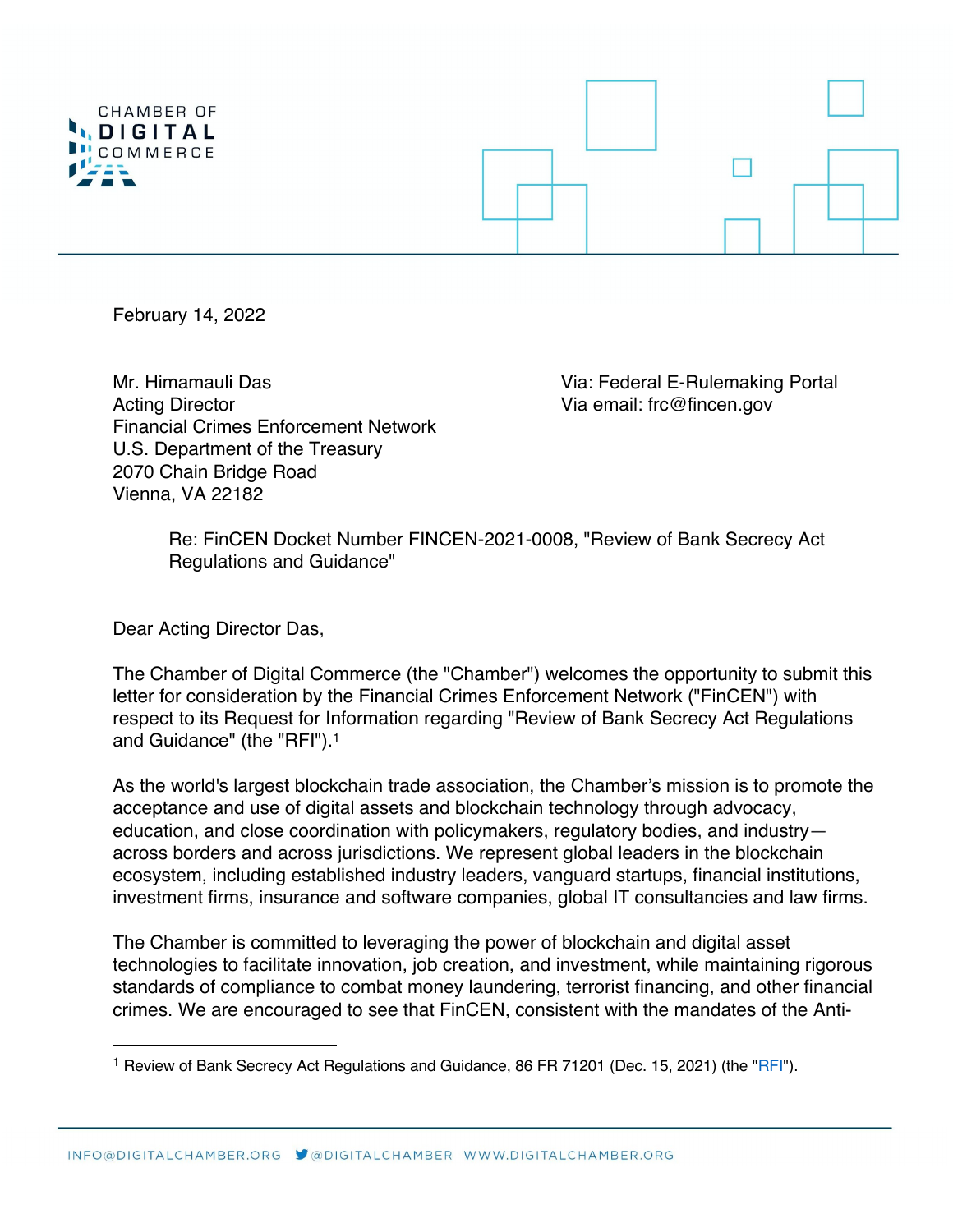Money Laundering Act of 2020 ("AMLA"), has embarked on a process to modernize and streamline Bank Secrecy Act ("BSA") regulations and guidance.

The Chamber is further encouraged that FinCEN is continuing to foster trust with members of industry and seeking consultation and comments. For too long, outdated and unduly onerous regulations have hindered innovation and growth in digital asset and blockchain technology markets, and inconsistency across jurisdictions has made compliance with requirements challenging and, in some cases, impossible. By consolidating and refining required disclosures and submissions, engaging with new technologies to automate certain processes, and harmonizing U.S. requirements with those of other global standard-setting and regulatory bodies, FinCEN can create a newly fertile environment for collaboration with digital asset providers.

Consequently, the Chamber and its membership have substantial interest in the variety and depth of information collected by regulatory bodies and the processes by which it is collected. We share FinCEN's stated interest in "new and innovative approaches to BSA compliance that promote a risk-based approach to protecting the financial system […and provide] for the reporting of information with a high degree of usefulness to government authorities."2 We welcome FinCEN efforts to "clean house," modernize its regulations and to redouble efforts to base AML/CFT information collection on effective, efficient, and riskbased methods.

While near the end of this submission the Chamber responds to some of the questions posed in the RFI, it is important at the outset to share with FinCEN discussion of several broader themes that were raised among the Chamber's membership.

# **Blockchain Technology**

*Blockchain technology has the potential to revolutionize certain aspects of the US AML regime and BSA reporting and information sharing rubrics, and FinCEN should recognize and seize this opportunity.* 

The BSA framework currently requires banks and other Money Service Businesses ("MSBs") to register with FinCEN, to maintain an AML program, and to file suspicious activity reports ("SARs") when suspicious activity arises. This means that FinCEN must rely on intermediary financial institutions, with oversight only over the transactions they directly

 $2$  *Id.*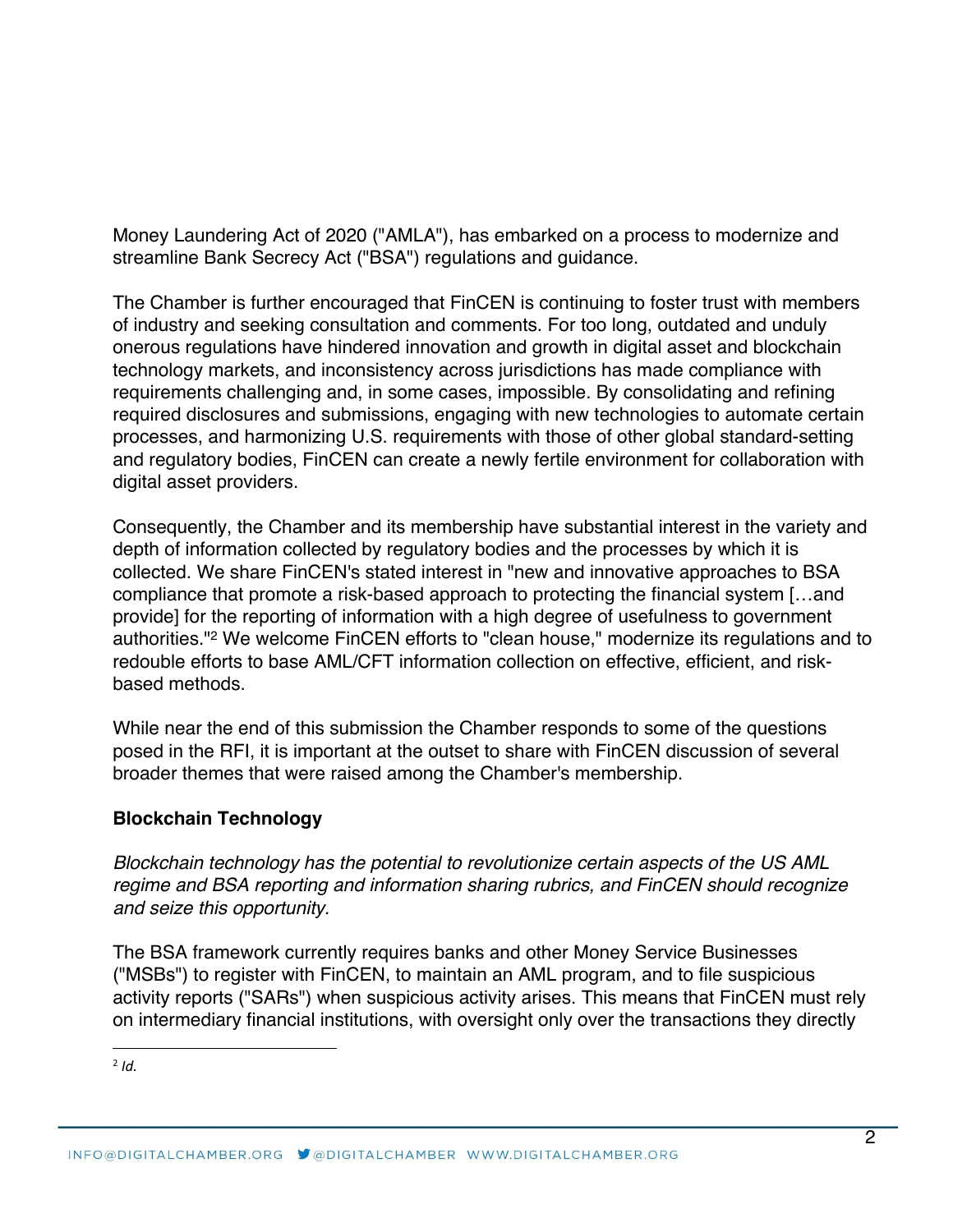administer, to identify risky behaviors and to submit a report that is actionable and valuable to law enforcement officials.

Blockchain technology has the potential to disrupt the siloed, end-user generated, one-way communication of SARs that is the hallmark of the present regulatory scheme. Digital assets can exist on the "open ledger," the collection of timestamp, currency, address, and service information that allows one user to send a token of currency to another.<sup>3</sup> Each transaction is verified and logged in this open, distributed ledger and marked with an immutable activity record. This data is public and accessible to anyone on the blockchain. Blockchain intelligence (also known as blockchain analytics) makes it possible to map trends and patterns of activity as they occur and to reveal links to off-chain data points and other attributes that could be indicative of risk. Depending on the circumstances, a transaction could even be blocked, or held in escrow, before it is carried out based on identity information provided by regulators.

For example, a known terrorist organization could be tagged by a blockchain intelligence tool as an entity related to terrorist financing. The digital asset exchange could then flag any transactions involving the organization and act as required by regulations. In the meantime, the blockchain can be used by law enforcement and regulators, subject to protocols consistent with due process, to be able to trace and track the movements of funds, helping investigators to follow the money.

Regulators are not restricted to accessing only transaction data, but could also access profiles on digital entities, custodians, and stablecoin issuers, among others. Oversight can be conducted across multiple blockchains, revealing the percentage of trade linked to highrisk activities. Collection of data directly from the blockchain is precisely the sort of riskbased and agile regulatory practice that would increase efficiency and effectiveness for both regulators and regulated entities.

In October 2021, the Financial Action Task Force ("FATF") issued guidance encouraging regulators to use blockchain analytics to identify persons operating without a license or

<sup>&</sup>lt;sup>3</sup> Not all blockchains are "open ledger" systems. It is possible to establish a permission-based system which limits read/write access to designated users. *See* Financial Stability Board, *Decentralised financial technologies: report on financial stability, regulatory and governance implications* 4 (2019). In establishing rules, regulations and norms applicable to the digital financial services sector, FinCEN may be able to treat these differences in a fashion analogous to the ways in which publicly traded companies are risk-rated differently from privately held companies.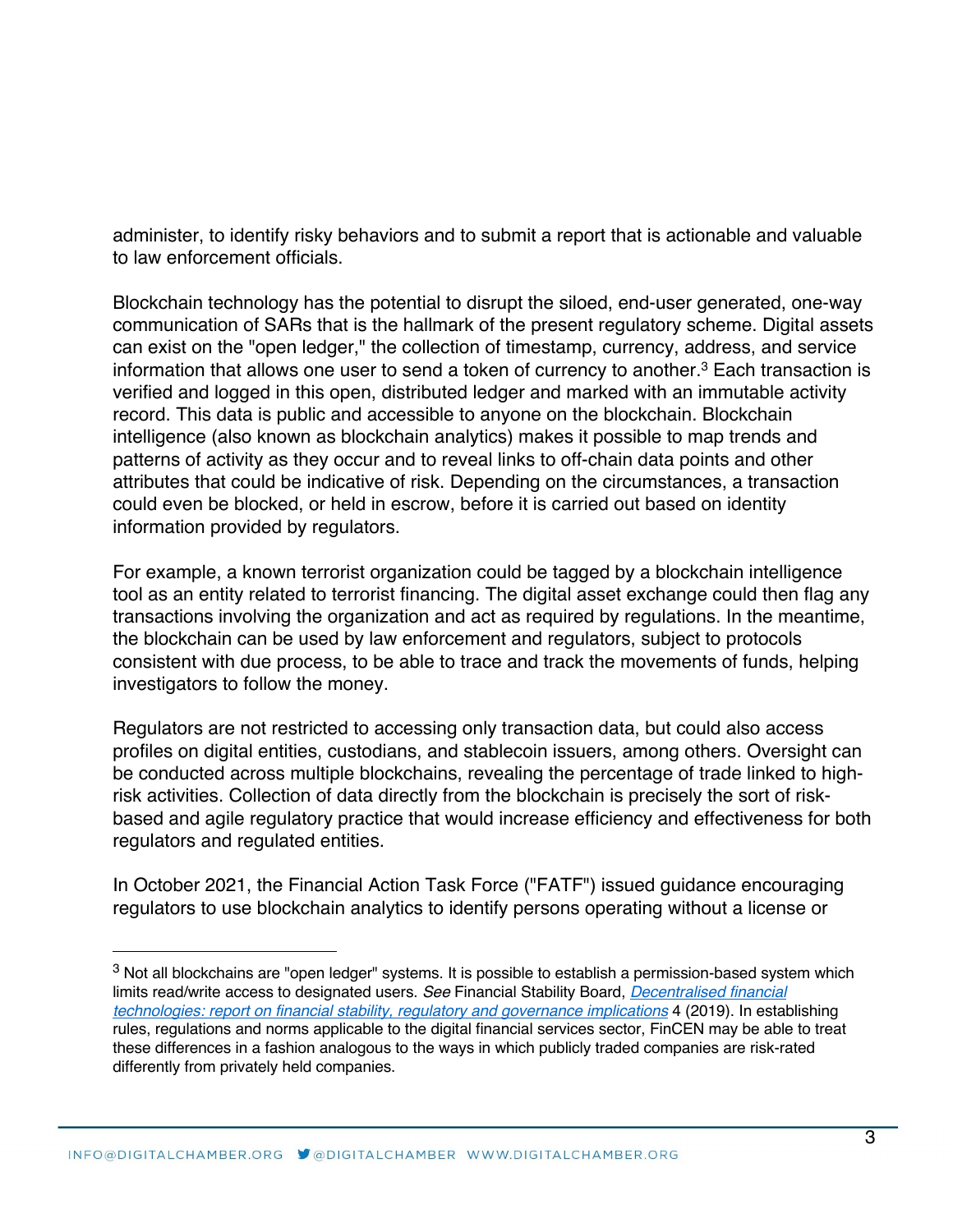registration.<sup>4</sup> It further recommended enhanced due diligence with respect to certain virtual asset service providers, including those engaged in cross-border correspondent relationships, leading to more effective implementation of risk-based controls.<sup>5</sup> FATF highlights the fact that certain jurisdictions, including the United States, already use blockchain analytics in their supervision of regulated entities. FinCEN should explore how this technology might be adopted in other industries to help enhance the AML framework.

A revised regulatory approach using blockchain analytics would benefit both regulators, digital asset providers, and, hopefully in the future, others. The availability of raw blockchain data, unprecedented both in quantity and quality, gives regulators the ability to instantly access relevant information without the lag time or filtering mechanism inherent in relying on intermediaries to submit SARs. In turn, providers would be freed from some of the burden of subjectively assessing if and when to submit an SAR. Automated monitoring combined with direct access for regulators reduces the inefficiencies of manual monitoring of low-risk transactions and entities and increases the likelihood that high-risk activities will be flagged, tracked, and easily investigated by the relevant authorities.

# **More Focus on Behavior Rather Than Identity**

*Inflexible rules for collecting identifying information upfront make less and less sense in AML/CFT regimes when new technologies allow for the identification of bad actors through focus on their behavior.*

The purpose of an AML regime is to track and thwart the activities of bad actors, rather than to impede the use of the financial system by good actors. In updating its regulations, FinCEN can be more flexible in its requirements with respect to collection and verification of identification documentation in a financial institution's relationships with customers and others. Although this does not mean that identification information should not be gathered and shared, the emphasis in current rules of precise methods and timeframes for doing so may be relaxed to help allow for and indeed spur innovations with respect to use of digital identity and the use of the behavioral information to identify bad actors and their transactions. In addition, too onerous an approach fixated on certain documentary requirements leads to less transparency when it causes many legitimate actors to forgo involvement with financial institutions that are required to collect these materials.

<sup>4</sup> Financial Action Task Force, *Updated Guidance for a Risk-Based Approach to Virtual Assets and Virtual Asset Service Providers* 45 (2021).

<sup>5</sup> *Id.* at 53-4.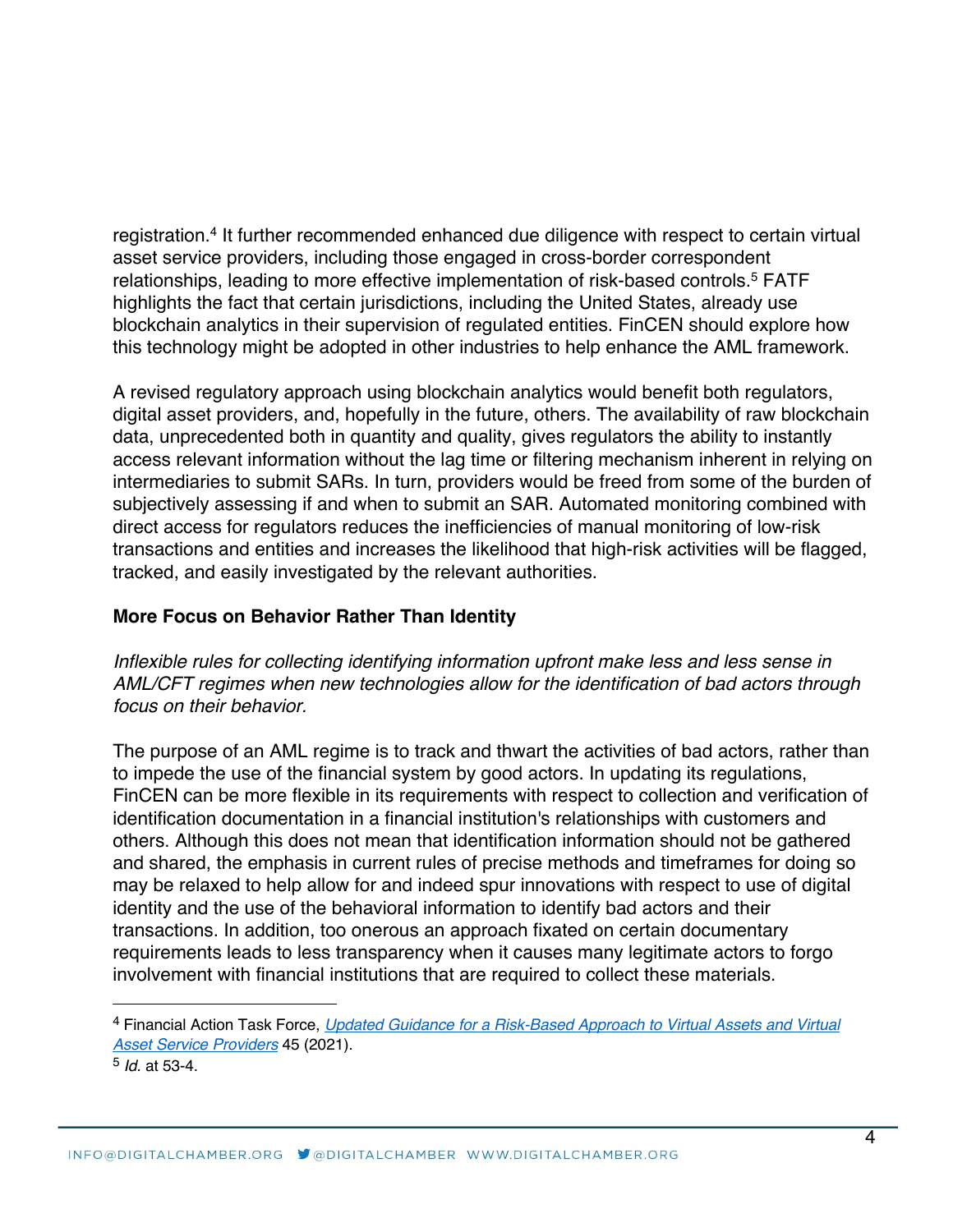The use of mobile devices and other vehicles that may provide information rather than documentation to help confirm identity can enable easier access to the financial system, while also providing better information for FinCEN's stakeholders and making the financial sector more resilient to certain illicit activities. For example, consistent with FATF recommendations, incorporating multi-source, device-based geolocation data collection into a financial institution's onboarding or authentication process acts as a powerful deterrent to bad actors, facilitates the identification and prevention of suspicious activity in real-time, and has been proven to reduce fraud, particularly in novel industries, such as mobile sports wagering and internet gaming. Many financial institutions already collect multi-source, device-based geolocation data (*e.g.*, GPS, WiFi Triangulation, GSM), and FinCEN's regulations should be designed to accommodate and encourage additional innovative approaches.

## **Ensuring Focus on Assessment of Risk Based on Activity Rather than Entity**

## *The risk assessment process should shift focus from associating risk with particular types of entities and instead focus on the activities being conducted.*

FinCEN's current regulations (and guidance on the virtual currency sector) focus on activitybased tests to determine the scope of regulatory coverage, particularly with respect to money services businesses, rather than regulating based on the way an entity has labeled or categorized itself. With respect to compliance examinations, FinCEN, through guidance or regulation, should take steps to ensure that the same principles apply. This is particularly important to Chamber members that face unnecessary de-risking when actors in the traditional or legacy financial sector feel the need to characterize all actors in emerging financial sectors as risky. The perception arises, in part, because both legacy industry actors and regulators are still working to understand precisely how some of the new products and services should be regulated.

In the context of AML, FinCEN has made it clear that the same principles of transparency and resiliency against illicit activity that have applied for many years will apply to new entrants with new technologies. FinCEN guidance and regulations should be able to provide greater comfort to legacy financial sector actors in their engagements with new entrants where those new entrants demonstrate alignment with AML/CFT principles.

In addition, where a new industry demonstrates its willingness and ability to follow the general principles associated with anti-money laundering, the Chamber counts on FinCEN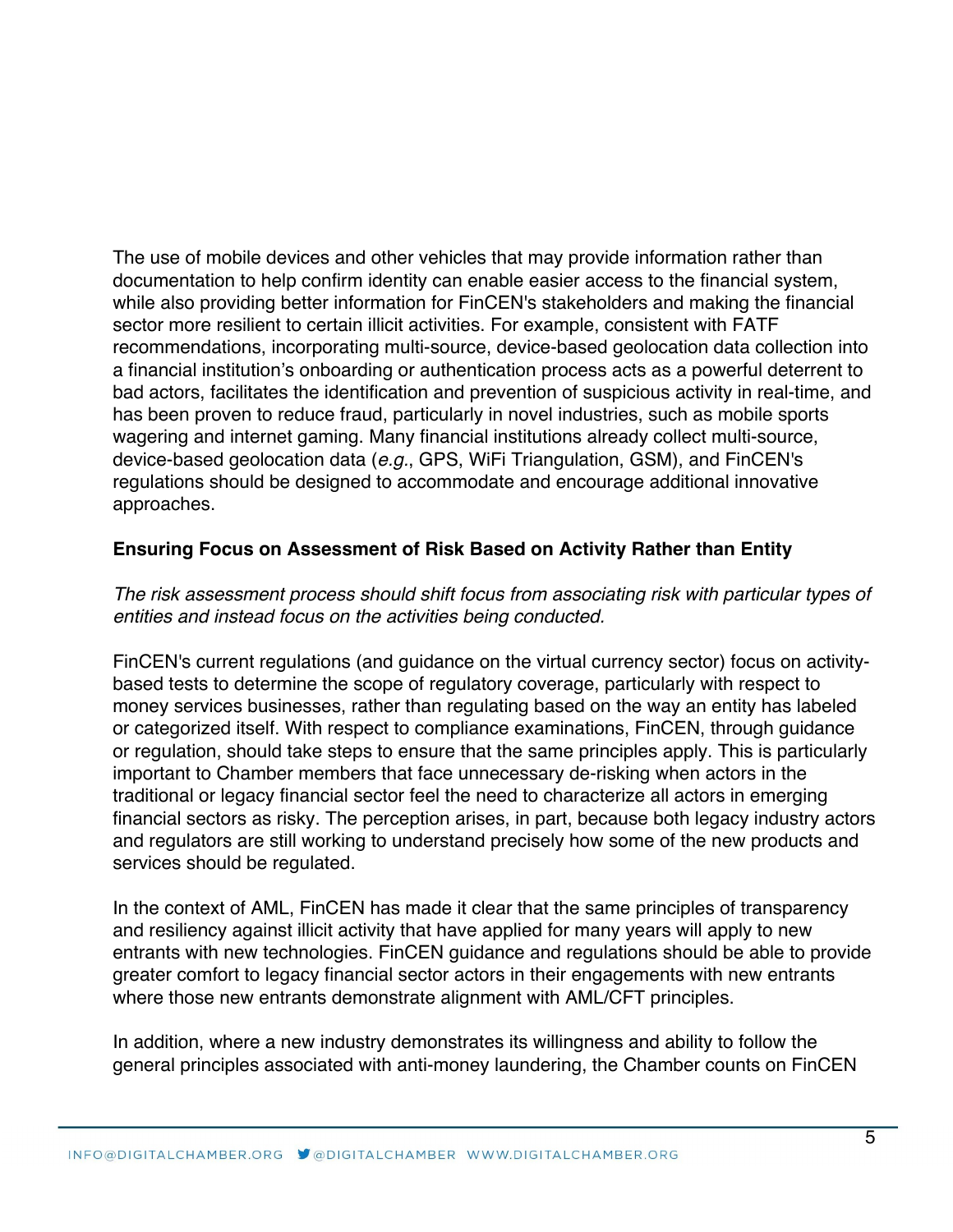to recognize that such an industry need not be, and in fact should not be, regulated, precisely the same way as every other regulated entity. FinCEN accepts that there are differences between banks, broker dealers, money services businesses, casinos, and the other industries it regulates. In the same fashion, the emerging digital financial sector presents its own unique opportunities and challenges with respect to combating money laundering and terrorist financing. While applying the legacy principles of transparency and resiliency to an emerging sector is appropriate, applying business models found in the traditional financial world has the potential to stifle development and damage the ability of the United States to maintain its stature as a jurisdiction of choice for financial system innovation. The Chamber has expressed this view in other contexts in light of recent U.S. legislative initiatives.<sup>6</sup>

### **Effectiveness Means Greater Alignment with Goals**

*For the AML/CFT regime to be effective, FinCEN needs to ensure that rules, implementation, compliance, and enforcement are checked for alignment with goals.*

The Chamber applauds FinCEN's promulgation of AML priorities last year and looks forward to engaging on behalf of its members, and it anticipates rulemaking that will help clarify how industry implementation and compliance examinations will be aligned with such priorities.

In addition, some Chamber members suggest that FinCEN focus on criminal activity, rather than all potentially illicit activity. FATF Recommendation 20 pertains to the reporting of suspicious transaction reporting with respect to criminal activity, by which it means "criminal acts that would constitute a predicate offense for money laundering."7 Although the list of specified unlawful activities ("SUAs") that may trigger a money laundering offence is quite long, it does not include all illegal activity.<sup>8</sup> Nevertheless, FinCEN's regulations require suspicious activity reporting with respect to transactions over the triggering thresholds that

<sup>6</sup> *See, e.g.*, Senate Banking Committee Ranking Member Pat Toomey's August 26, 2021 Request for Feedback on Clarifying Laws Around Cryptocurrency and Blockchain Technologies; Chamber Of Digital Commerce Response Letter to Senator Toomey, September 27, 2021. *See also*, Senator Toomey, December 14, 2021 Principles to Guide Future Legislation.

<sup>&</sup>lt;sup>7</sup> Financial Action Task Force, The FATF Recommendations, Updated October 2021, Interpretive Note to Recommendation 20 (Reporting of Suspicious Transactions).  $8$  18 USC § 1956(c)(7)(B).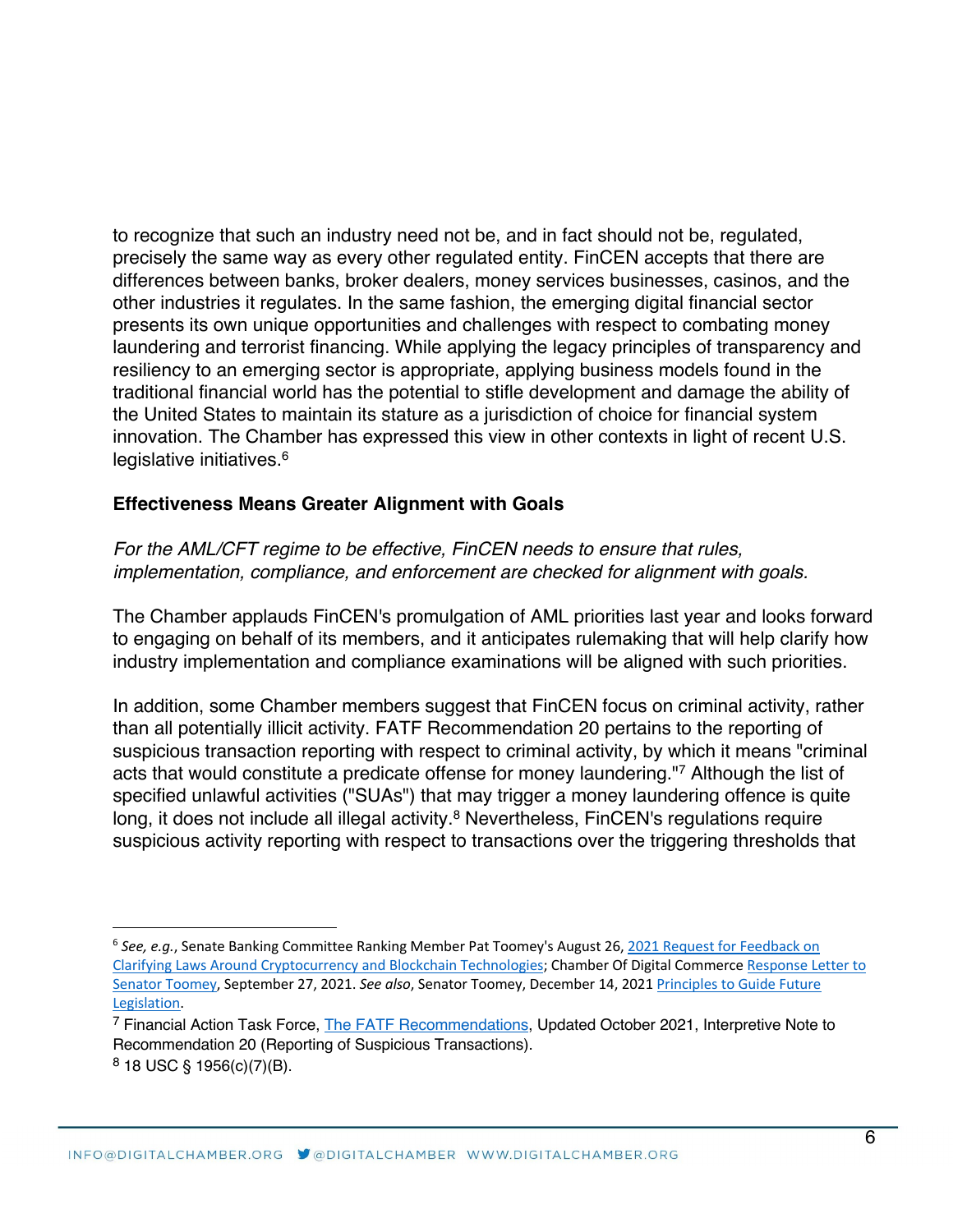are "relevant to a possible violation of law or regulation" and further provide quite broad criteria for what is relevant to a possible violation.9

As more SARs in the crypto industry are filed, this will result in FinCEN unnecessarily using its limited resources on SAR's that are not focused on criminal activity. In addition to listing priorities as focus areas for suspicious activity reporting, FinCEN should work with its delegated examiners and law enforcement to ensure that the breadth of the language in FinCEN's regulations for reporting suspicious transactions does not lead to a dilution of the purpose of the BSA – that is, to focus on criminal activity. Further, this will give FinCEN and its law enforcement stakeholders a better ability to use limited resources.

The increasing ability to use new types of information and technology to provide reports to FinCEN, particularly with respect to the emerging actors that the Chamber represents, makes recalibration of what should be reported even more important.

## **Collaboration with Other Jurisdictions**

*As other jurisdictions and regions focus on the treatment of innovative methods for conducting financial transactions, FinCEN has an opportunity to coordinate more with counterparts outside the United States on best regulatory practices.*

Although commerce is now mostly borderless, industry still must deal with different regulators in different regions applying different rules with different perspectives on enforcement. Where these differences continue to exist, not only does it make it more complicated for industry to achieve compliance, but it also makes it easier for bad actors to leverage the differences for illicit purposes. As part of FinCEN's reform of the US regulatory system, it should be aware of and open to collaborating with its foreign counterparts and considering some of the AML approaches that other jurisdictions are now employing.

FinCEN has the opportunity to collaborate with the European Union in its development of a new centralized AML regulator, and there are other areas where FinCEN may consider new practices tested by its counterparts. For example, the Monetary Authority of Singapore is moving forward with a new model for centralized information sharing among financial institutions under the auspices of the authority.10 This model could be adopted in other contexts, and quite easily in the context of sharing government and industry analysis of the

<sup>9</sup> 31 CFR 1020.320(a).

<sup>10</sup> Monetary Authority of Singapore Media Release, October 1. 2021.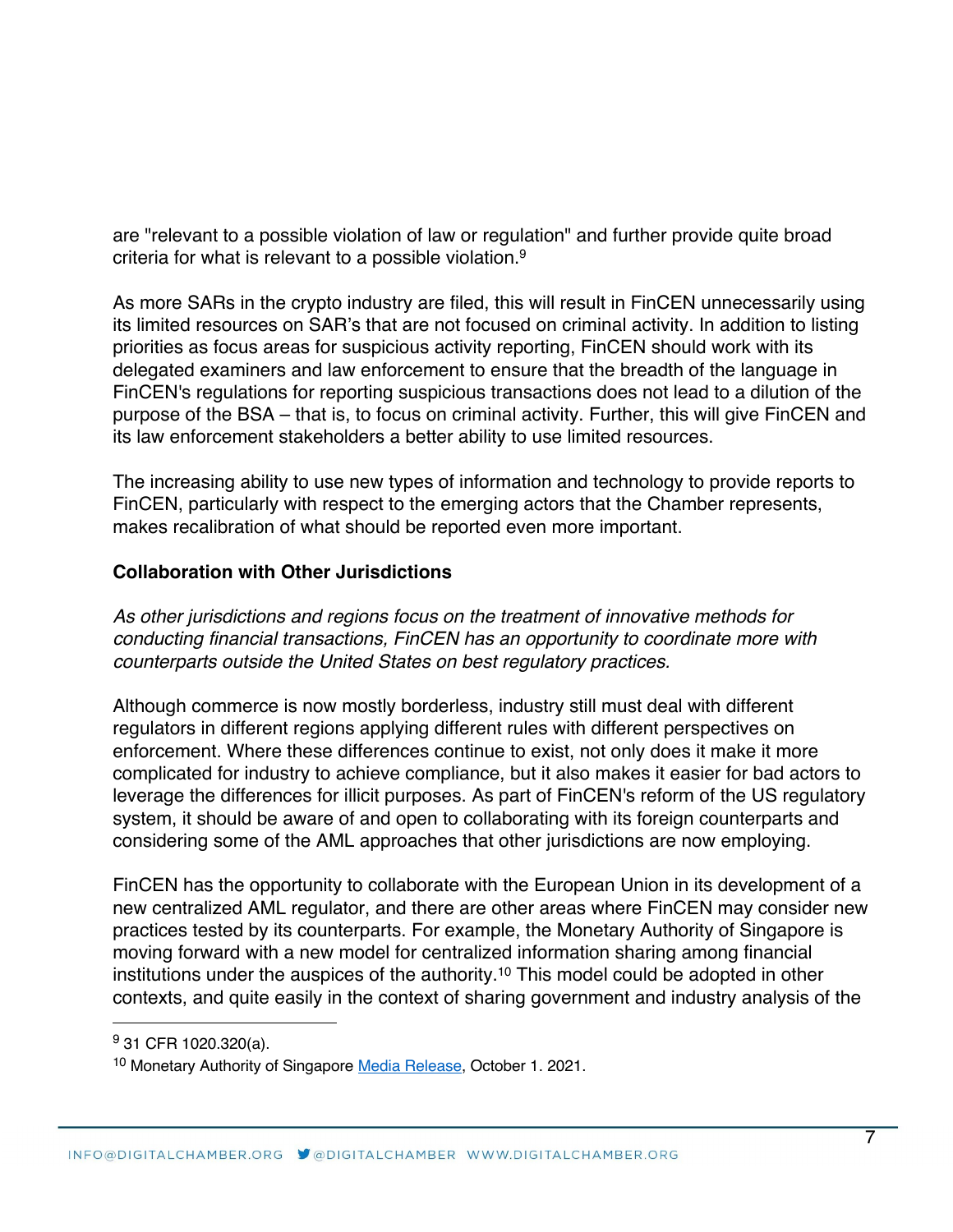blockchain in combined efforts to track bad actors. The Chamber views this as an example of targeted public-private partnership to achieve greater effectiveness in comparison with the dominant model of siloed, one-way reporting to government financial intelligence units.

Given rapid developments, particularly in the digital financial sector, FinCEN might also explore ways in which it could benefit from secondments to and from the private sector as has been adopted in Australia and the Netherlands.<sup>11</sup> In Section 6104 of AMLA, Congress required the Treasury Department to enhance cross-fertilization within government through enhancement of personnel exchanges. The same goals should be considered with respect to enhancing public-private partnerships in the United States by creating opportunities for government and industry to work side-by-side.

# **Practicality and Accountability**

*The US AML regime should be practical and workable, avoiding lack of clarity, cumbersome regulations, and delays in regulatory developments that may push legitimate financial sector innovators offshore.* 

As FinCEN modernizes its regulatory approaches, it needs to consider the importance of making compliance easier – not in terms of reducing the responsibility of addressing money laundering and terrorist financing risks, but in terms of dealing with regulations that may have become unclear over time when applied to new circumstances, such as those that relate to new payment processes, or because of inconsistent direction from various regulators at the federal and state level. FinCEN has demonstrated its ability to coordinate with its partner regulators on many issues in the past and increasing its efforts to do so in the context of rapid developments in the digital sector is critically important.

In addition, FinCEN needs to hold itself, other regulators, and law enforcement accountable with respect to the mandate of AMLA in terms of reforming rules and working with industry. In this regard, FinCEN should be providing substantial notice and comment periods with respect to the development of any new rules. Moreover, FinCEN should be consistently transparent with respect to its development of rules and guidance. The Chamber views the clarity with which FinCEN has explained its rulemaking process in connection with implementation of the Corporate Transparency Act as a best practice, in comparison with some of the frustration that Chamber members have encountered with respect to FinCEN's

<sup>11</sup> *See, e.g.*, Royal United Services Institute, Future of Financial Intelligence Sharing, August 2020.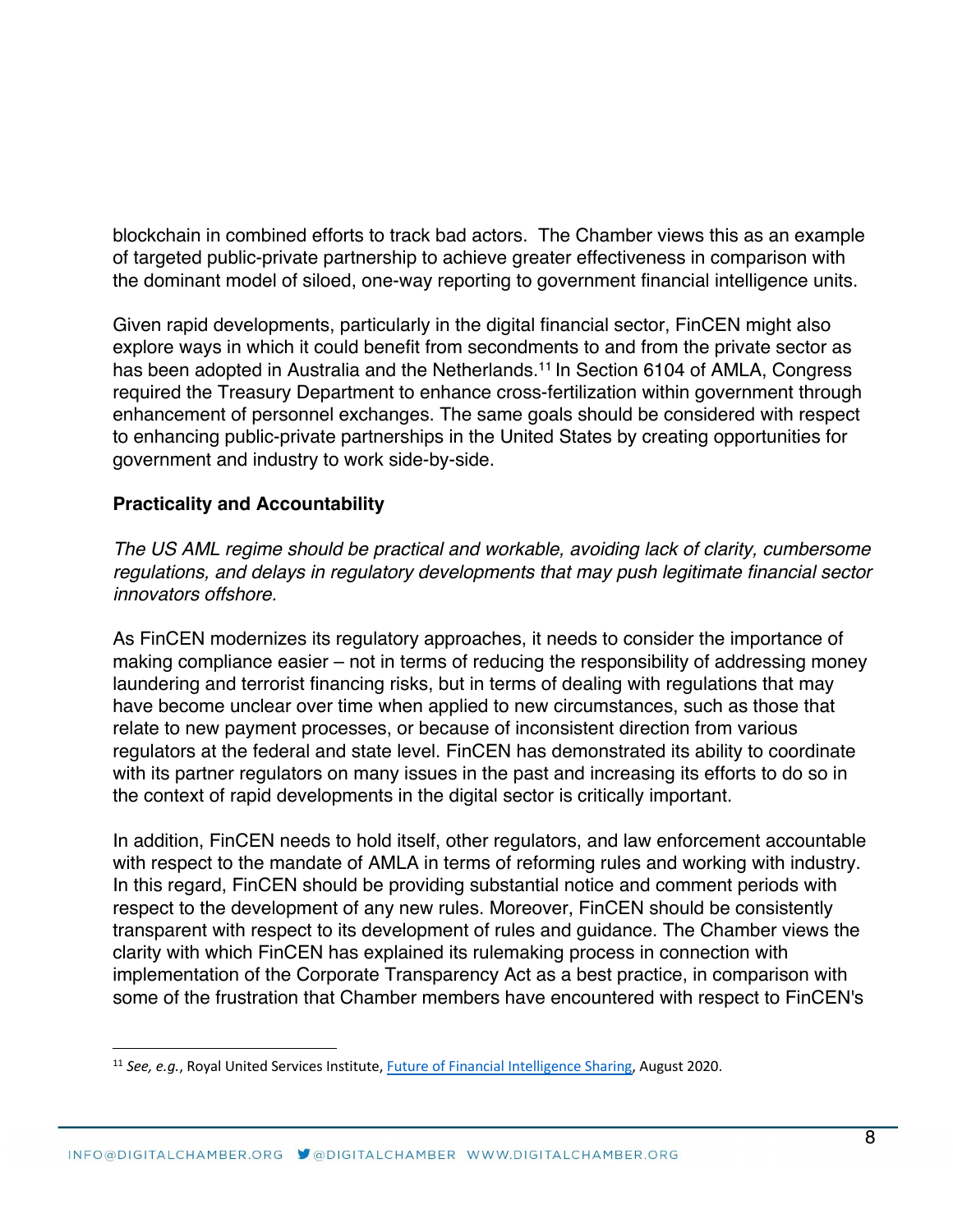guidance and proposed regulatory amendments particular to virtual currencies and digital assets.

Attached is the Chamber's response to specific questions articulated in the RFI. Questions which are not relevant to the Chamber's Members have been omitted, but the order and numbering of the remaining questions has been retained for clarity. Thank you for your consideration.

We appreciate the opportunity to share our views and our members' experiences as FinCEN assesses the modernization of its regulations. We look forward to continuing to engage with you to foster collaboration with digital asset providers and this dynamic, growing industry.

Very truly yours,

Bakulaya

Teana Baker-Taylor Chief Policy Officer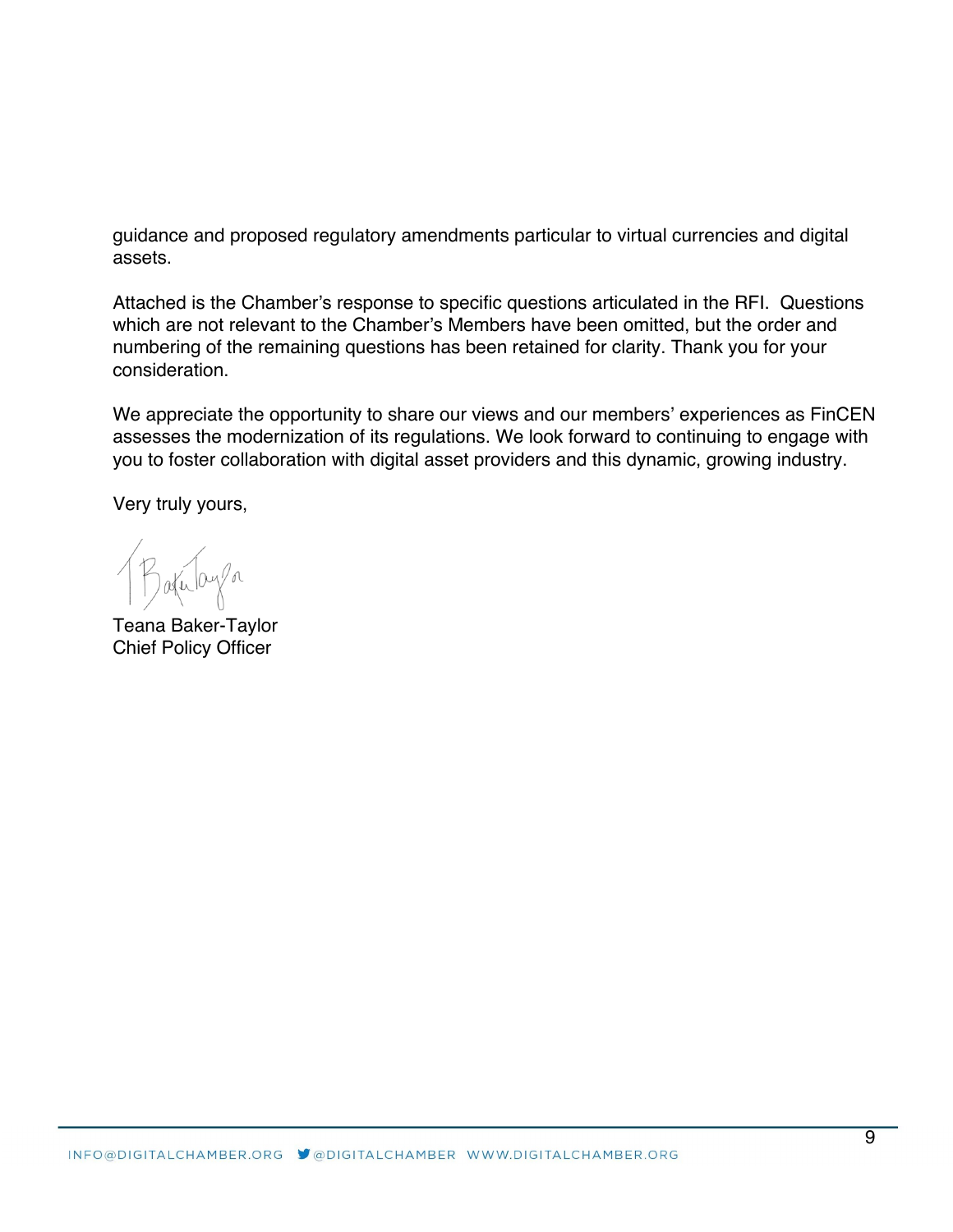# **Responses to Specific RFI Questions**

## *B. Reports and Records That Are Highly Useful in Countering Financial Crime.*

### *Questions 3, 4 and 5*

FinCEN asks whether there is some BSA reporting that is not useful and how such reporting might be improved and measured for effectiveness. As noted earlier, some Chamber members are concerned that the breadth of the criteria for filing a SAR has led to the potential dilution of the intended focus on criminal activity. This could be addressed through FinCEN's further development of its AML priorities and follow-up regulations and guidance. Additionally, FinCEN has unique visibility into industry-wide SAR reporting that can be further leveraged and shared back with industry, for example in the form of macro trends and actionable feedback.12 FinCEN might also consider undertaking analysis of filed SARs for their relevance to the list of specified unlawful activities that serve as predicates for money laundering as a way of tracking useful metrics in this regard.

### *Questions 6, 7 and 8*

FinCEN asks about regular or automatic updates to SAR fields or filing thresholds as a means of keeping reporting relevant and reducing burden to industry. Although the idea may have appeal in some respects, some Chamber members expressed concern with respect to potentially unintended consequences of increased burdens for industry in terms of frequent system updates needed to meet new requirements. The present system for adjusting reporting requirements provides some opportunity for industry comment and outreach on new requirements prior to their effective dates. That interaction with the industry is welcome and should not be discarded. In fact, collaboration on potential changes to FinCEN's databases, particularly with respect to making necessary changes to reporting formats, can be increased. FinCEN should consider ways to involve appropriate members from the private sector at appropriate times in deliberations of FinCEN's interagency Data Management Council. Short of that, FinCEN can also enable some private sector review of changes that FinCEN may propose prior to formal notice and comment processes. FinCEN could explore more use of Bank Secrecy Act Advisory Group ("BSAAG") (of which the Chamber is a member) for such a process to gain the benefits of such collaborations. Earlier collaboration could improve both the quality and speed of database updates.

 $12$  The Chamber appreciates FinCEN's recent analysis with respect to trends in ransomware attack payments and encourages more such efforts.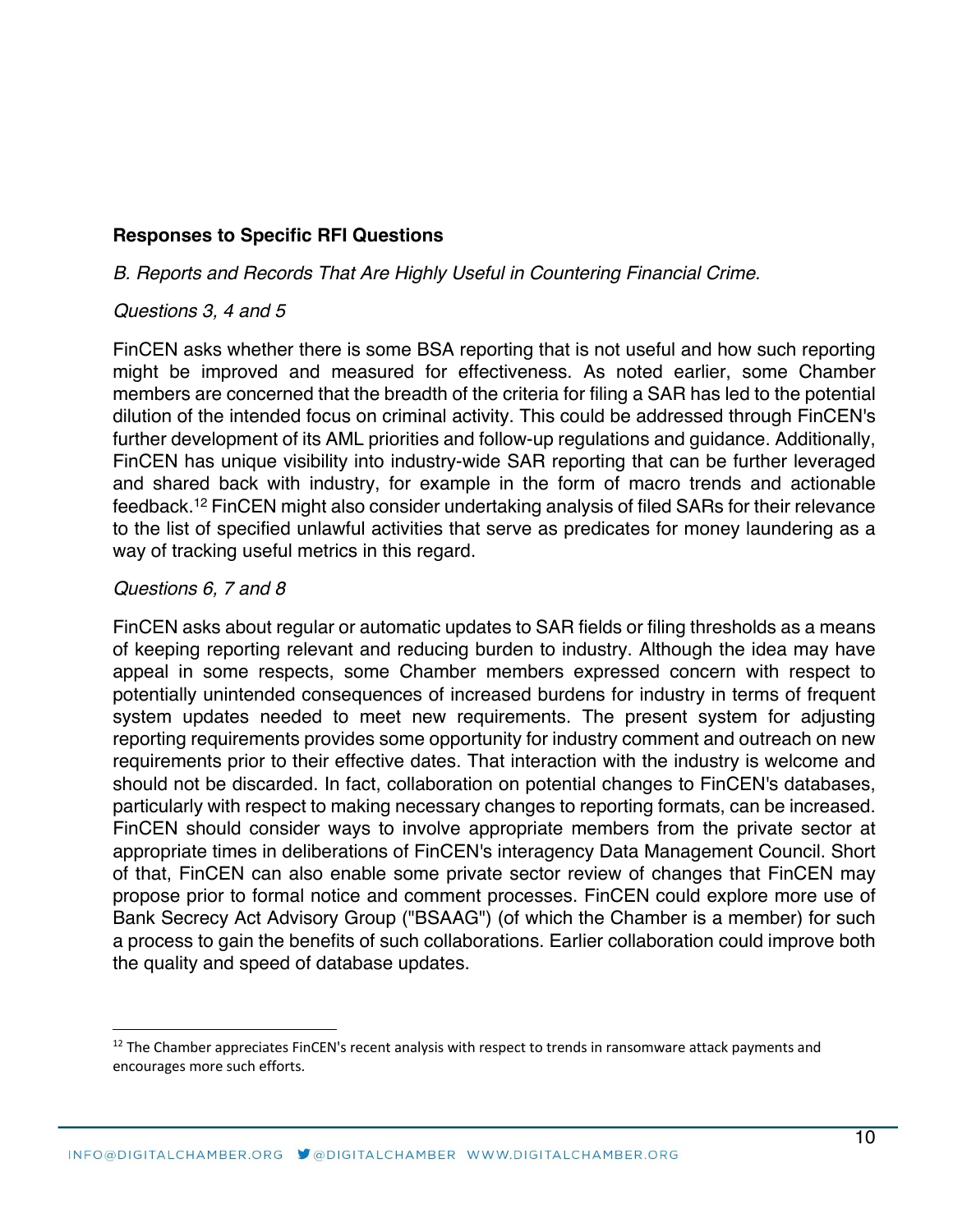With respect to specific changes in SAR fields, some Chamber members noted that they could be improved by incorporating additional geolocation data indicators as additional SAR fields. Currently, SAR filings only have an "IP address" field available. To increase the effectiveness of AML programs, expanding SAR data fields to enable better inclusion of additional geolocation fields when such information is available would assist in ensuring that SARs provide the most accurate, highly useful and relevant data, as IP addresses are often deficient sources of information considering their dynamic and occasionally inaccurate nature, as well as their ability to be spoofed and anonymized.13

FinCEN also needs to update fields via which information on virtual currencies can be reported. Presently when completing a SAR filing, a virtual currency is identified as "other" in the field that requests information on the type of instrument used in the transaction. FinCEN needs to adjust the fields to keep up with the new digital economy. In addition to having a specific check box for virtual currency, FinCEN should also consider additional formatting for identifying specific virtual currencies. While it would be impossible for FinCEN to have a dropdown box to enable precision in naming every virtual currency, it might benefit from including such a dropdown box for the most dominant virtual currencies, with the flexibility for changes in those dropdown boxes over time. In the interim, FinCEN should provide clear guidance on how to identify specific virtual currencies in the text fields currently being used.

Another specific area where the Chamber identified a need for improvement was in the context of outsourcing and reliance arrangements in the crypto space for onboarding and ongoing surveillance for AML purposes. As the crypto space continues to grow, there is a need to be able to outsource certain obligations. FinCEN should allow outsourcing and provide clear guidance on the criteria. Outsourcing should be permitted to any qualified third party such as a non-regulated entity or an entity in another jurisdiction. The outsourcing agreements should not have to be renewed in writing, or by another means, so long as the arrangement is working and there are no red flags. In other industry contexts, there are requirements to renew reliance agreements on a yearly basis. The Chamber questions the utility of such requirements.

<sup>&</sup>lt;sup>13</sup> Updating SAR fields to include specific reference to geolocation data would be consistent with FATF guidance recommending that virtual asset services providers incorporate use of new techniques for identifying location as part of their customer due diligence obligations. *See e.g.*, Virtual Asset and Virtual Asset Service Providers - *Updated Guidance for a Risk-Based Approach* (October 2021).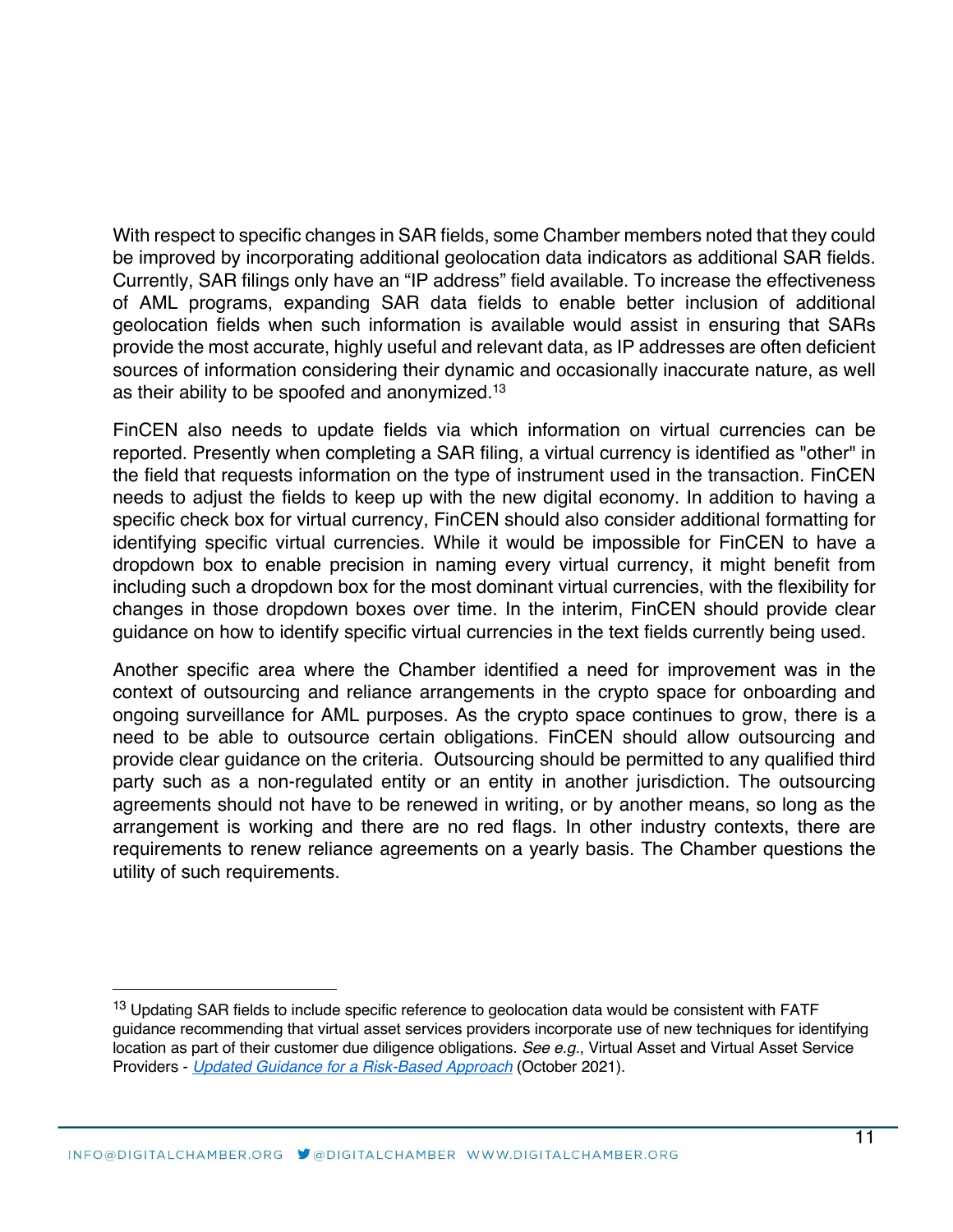*C. BSA Regulations and Guidance That May Be Outdated, Redundant or Do Not Promote a Risk-Based AML/CFT Regime for Financial Institutions*

### Question 12

FinCEN asks whether its regulations and guidance sufficiently allow financial institutions to incorporate innovative and technological approaches to BSA compliance. The Chamber believes that when regulations set forth specific criteria for complying with information collection requirements, FinCEN should anticipate that advances in technology may provide for alternate means of providing information, and should include reference to such in the regulations. Much the same way statutes, rules and guidance often include "catch-all" language to ensure that the scope of the regulations can keep up with new developments in industry or addressing previously unidentified problems, regulations that specify means to comply with requirements could have similar "catch-all" language to support compliance innovations.

In addition, FinCEN's information ingestion capacities need to be structured to ensure that evolving forms of data that can be used to meet FinCEN requirements can be received by FinCEN and compared with existing forms of data. Support for FinCEN's development of its own capacity in this regard is critical to FinCEN being more open to allow the financial sector to pursue innovative approaches to combat money laundering.

## *D. BSA Regulations and Guidance That Do Not Conform with International Standards to Combat Financial Crime*

#### *Question 21*

The Chamber notes that FinCEN's proposed rulemaking with respect to Certain Transactions Involving Convertible Virtual Currency or Digital Assets14 remains pending with a target date for some form of final action in September 2022.15 Among other measures, FinCEN proposes reporting and recordkeeping requirements with respect to transactions involving self-hosted wallets in a manner that -- while attempting to be a risk-based regulation -- fails to take into consideration that not all self-hosted wallets are the same, and that different risks may be associated with them. This broad treatment of all self-hosted wallets is inconsistent with

<sup>&</sup>lt;sup>14</sup> Notice of Proposed Rulemaking, Requirements for Certain Transactions Involving Convertible Virtual Currencies, 85 FR 83840 (December 23, 2020).<br><sup>15</sup> Department of the Treasury, Semiannual Agenda and Regulatory Plan, 87 FR 5278 (January 31, 2022).